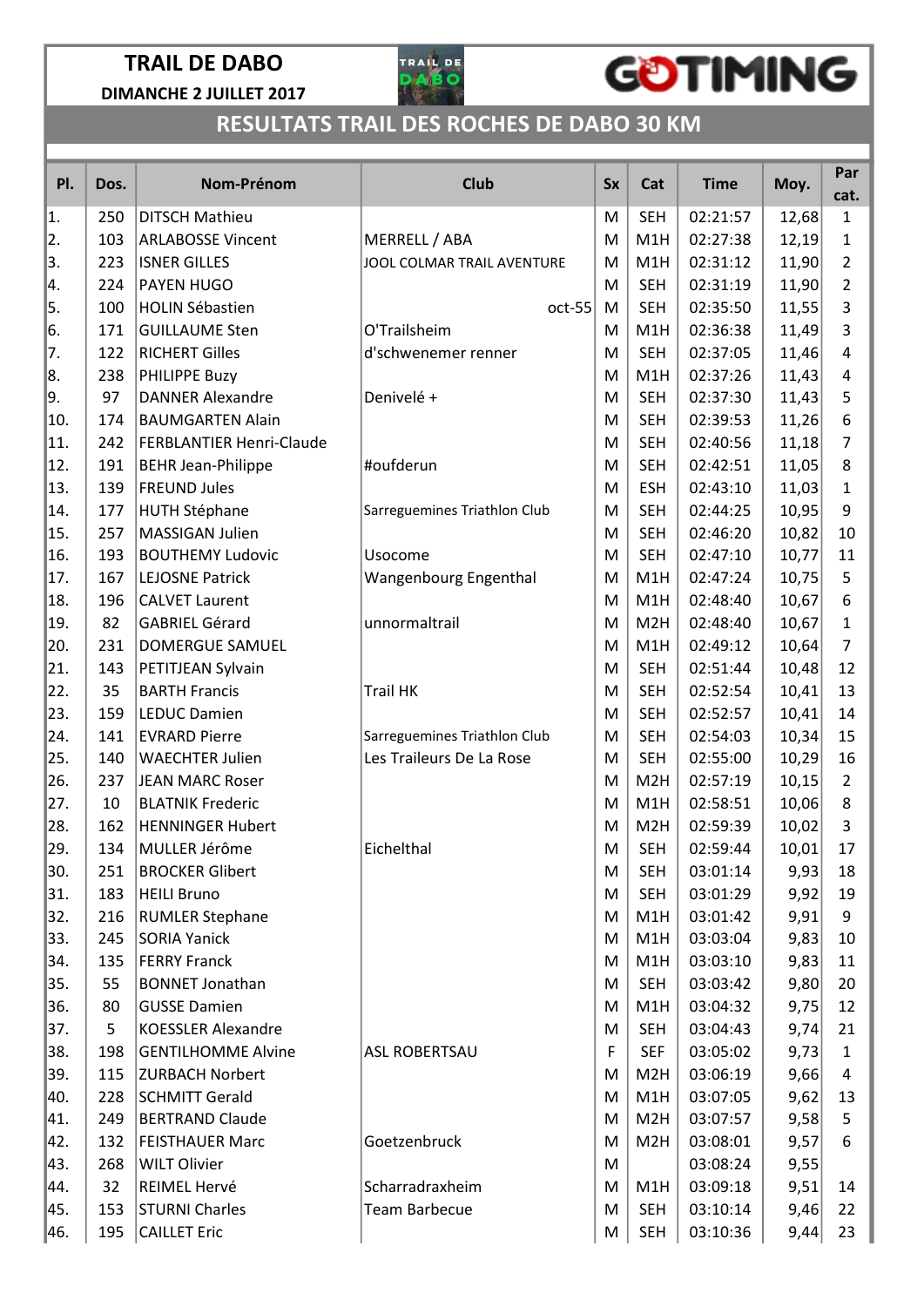

## GOTIMING

| PI.  | Dos. | Nom-Prénom                    | <b>Club</b>                   | <b>Sx</b> | Cat              | <b>Time</b> | Moy. | Par<br>cat.    |
|------|------|-------------------------------|-------------------------------|-----------|------------------|-------------|------|----------------|
| 47.  | 99   | <b>BODO Thierry</b>           | <b>ACSA SAINT AVOLD</b>       | M         | M1H              | 03:10:49    | 9,43 | 15             |
| ∥48. | 22   | <b>BECK Cédric</b>            |                               | M         | <b>SEH</b>       | 03:11:01    | 9,42 | 24             |
| 49.  | 197  | <b>AUVRAY Ludovic</b>         |                               | M         | <b>SEH</b>       | 03:11:10    | 9,42 | 25             |
| 50.  | 204  | <b>BIEBER Didier</b>          |                               | M         | M1H              | 03:11:31    | 9,40 | 16             |
| 51.  | 133  | LUZ Christian                 | <b>LES VOSGIRUNNERS</b>       | M         | <b>SEH</b>       | 03:12:43    | 9,34 | 26             |
| 52.  | 256  | <b>VIOLET Henri</b>           |                               | M         | M <sub>2</sub> H | 03:12:43    | 9,34 | $\overline{7}$ |
| 53.  | 110  | <b>EON Patrice</b>            | Epic et trail                 | M         | M1H              | 03:13:04    | 9,32 | 17             |
| 54.  | 54   | <b>ALAIN Geschwind</b>        | Foulée naborienne Saint-Avold | M         | M1H              | 03:13:06    | 9,32 | 18             |
| 55.  | 120  | <b>DORGANS Kevin</b>          |                               | M         | <b>SEH</b>       | 03:13:28    | 9,30 | 27             |
| 56.  | 169  | <b>REHM Pascal</b>            |                               | M         | M <sub>2</sub> H | 03:13:32    | 9,30 | 8              |
| 57.  | 124  | <b>JEANROY Yves</b>           | Glamoptic                     | M         | M <sub>2</sub> H | 03:14:26    | 9,26 | 9              |
| 58.  | 71   | <b>MARIOTTE Lucien</b>        | <b>NAM</b>                    | M         | <b>JUH</b>       | 03:14:42    | 9,24 | $\mathbf{1}$   |
| 59.  | 244  | <b>HAUSER Christelle</b>      |                               | F         | M1F              | 03:14:46    | 9,24 | $\mathbf{1}$   |
| 60.  | 125  | <b>DRAGO Giuseppe</b>         | <b>ACS CRE STIRING WENDEL</b> | M         | <b>SEH</b>       | 03:14:55    | 9,23 | 28             |
| 61.  | 43   | <b>CHAROIN Julien</b>         | ACS CRE STIRING WENDEL        | M         | <b>SEH</b>       | 03:14:56    | 9,23 | 29             |
| 62.  | 28   | NIERENGARTEN Yann             |                               | M         | <b>SEH</b>       | 03:15:56    | 9,19 | 30             |
| 63.  | 180  | <b>CHABAS Philippe</b>        | Les Foulées étudiantes        | M         | <b>SEH</b>       | 03:16:23    | 9,17 | 31             |
| 64.  | 166  | <b>GEORGE Edouard</b>         | Wangenbourg Engenthal         | M         | M1H              | 03:16:28    | 9,16 | 19             |
| 65.  | 85   | <b>MEYER Fabien</b>           | OH MORSBRONN                  | M         | M1H              | 03:16:32    | 9,16 | 20             |
| 66.  | 23   | <b>LITHFOUS Jean-Paul</b>     | <b>ACSA SAINT AVOLD</b>       | M         | M <sub>2</sub> H | 03:17:22    | 9,12 | $10\,$         |
| 67.  | 53   | RICHTER Cédric                |                               | M         | <b>SEH</b>       | 03:18:50    | 9,05 | 32             |
| 68.  | 64   | <b>BERND Marcel</b>           | <b>VTT CLUB VIESSMANN</b>     | M         | <b>SEH</b>       | 03:19:06    | 9,04 | 33             |
| 69.  | 47   | <b>COLSON Mathias</b>         |                               | M         | <b>SEH</b>       | 03:19:15    | 9,03 | 34             |
| 70.  | 151  | <b>LALLITI Julia</b>          |                               | F         | M1F              | 03:19:17    | 9,03 | $\overline{2}$ |
| 71.  | 148  | RUGRAFF Frédéric              | <b>CSC KRONENBOURG</b>        | M         | M1H              | 03:19:29    | 9,02 | 21             |
| 72.  | 210  | WITTERSHEIM Mathilde          | <b>TriTeam FLB</b>            | F         | <b>ESF</b>       | 03:19:52    | 9,01 | $\mathbf{1}$   |
| 73.  | 265  | <b>MOYEMONT Laurent</b>       |                               | M         | M1H              | 03:19:52    | 9,01 | 22             |
| 74.  | 7    | <b>HOUDAYER Philippe</b>      |                               | M         | M1H              | 03:20:29    | 8,98 | 23             |
| 75.  | 58   | <b>LUX David</b>              |                               | M         | M1H              | 03:21:23    | 8,94 | 24             |
| 76.  | 190  | <b>BOINET Maxime</b>          |                               | M         | <b>SEH</b>       | 03:22:09    | 8,90 | 35             |
| 77.  | 95   | HANDSCHUMACHER Philippe       |                               | M         | M1H              | 03:22:54    | 8,87 | 25             |
| 78.  | 104  | <b>BICK Frederic</b>          | Team trail sarreguemines      | М         | M1H              | 03:23:18    | 8,85 | 26             |
| 79.  | 146  | <b>LICKEL Fabrice</b>         |                               | М         | M1H              | 03:23:25    | 8,85 | 27             |
| 80.  | 30   | <b>BRACQ Alexandre</b>        |                               | M         | <b>SEH</b>       | 03:23:34    | 8,84 | 36             |
| 81.  | 8    | <b>STRHAUSS Laurent</b>       | <b>Strhauss Laurent</b>       | М         | M1H              | 03:25:14    | 8,77 | 28             |
| 82.  | 187  | <b>ALLART Julien</b>          |                               | M         | <b>SEH</b>       | 03:25:33    | 8,76 | 37             |
| 83.  | 175  | <b>FARGEAS Pierre-Yves</b>    |                               | М         | M1H              | 03:25:40    | 8,75 | 29             |
| 84.  | 142  | <b>KRUMMENACKER Guillaume</b> |                               | M         | <b>SEH</b>       | 03:26:55    | 8,70 | 38             |
| 85.  | 61   | <b>INJINJI Sixfingers</b>     | The Running Clinic            | M         | M1H              | 03:27:21    | 8,68 | 30             |
| 86.  | 240  | <b>JACOB Rene</b>             |                               | М         | M <sub>2</sub> H | 03:27:21    | 8,68 | 11             |
| ∦87. | 158  | <b>COSYNS Samuel</b>          | Les Traileurs De La Rose      | М         | M1H              | 03:28:39    | 8,63 | 31             |
| 88.  | 184  | <b>BELLOT Thomas</b>          |                               | М         | <b>SEH</b>       | 03:28:56    | 8,62 | 39             |
| 89.  | 59   | <b>BRECHBUHL Alain</b>        | <b>ACSA SAINT AVOLD</b>       | M         | M <sub>2</sub> H | 03:28:57    | 8,61 | 12             |
| 90.  | 121  | <b>LENGERT Raphael</b>        |                               | М         | M1H              | 03:29:13    | 8,60 | 32             |
| 91.  | 239  | <b>SEILER Jeremy</b>          |                               | М         | <b>SEH</b>       | 03:29:43    | 8,58 | 40             |
| ן92. | 168  | <b>RAPHAEL Pierre</b>         | Rame                          | М         | M1H              | 03:29:46    | 8,58 | 33             |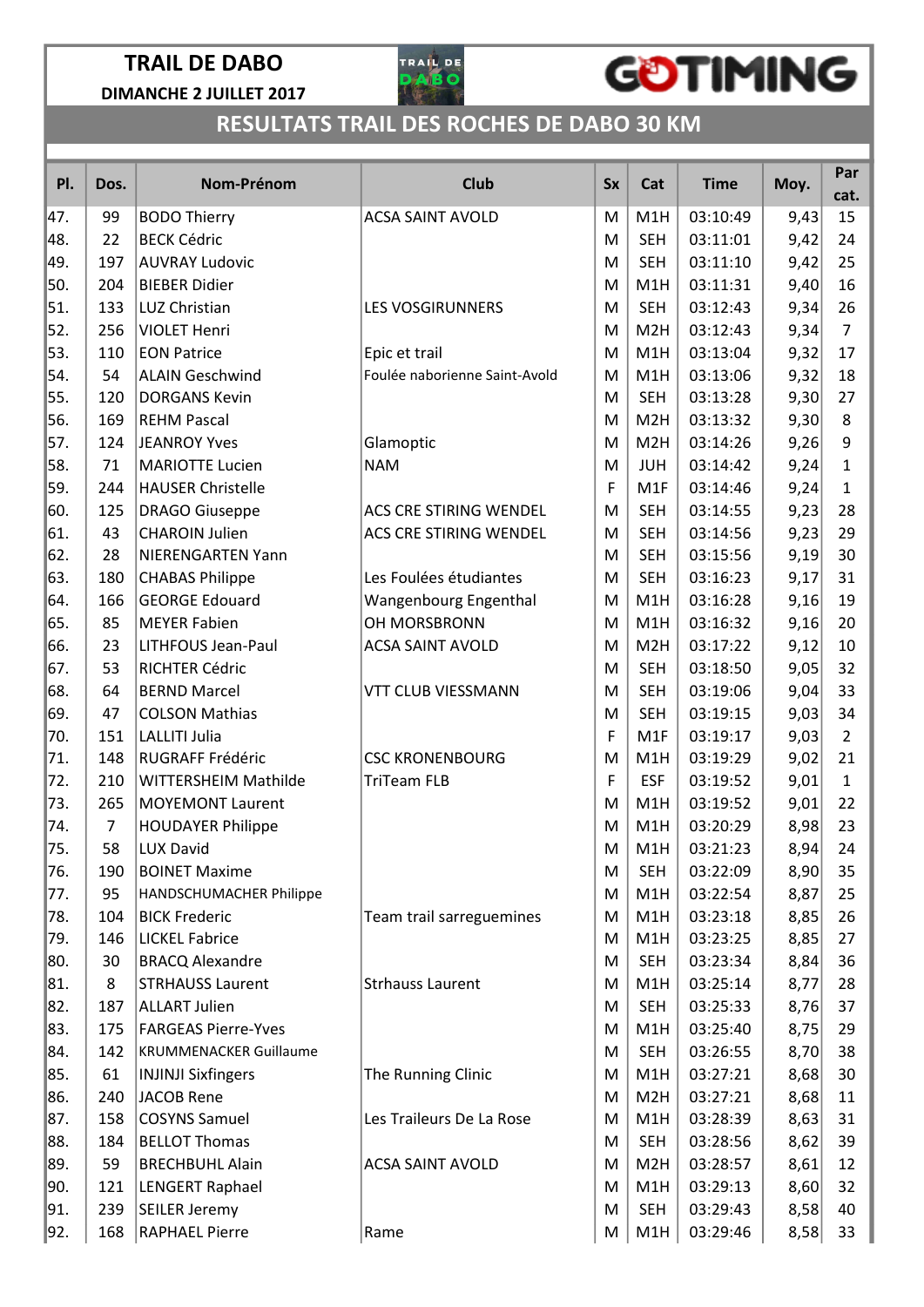

## GOTIMING

| PI.  | Dos. | Nom-Prénom                | <b>Club</b>                       | <b>Sx</b> | Cat              | <b>Time</b> | Moy. | Par<br>cat.    |
|------|------|---------------------------|-----------------------------------|-----------|------------------|-------------|------|----------------|
| 93.  | 129  | <b>ROUSSEL William</b>    | Bref je fais du Trail             | M         | <b>SEH</b>       | 03:29:56    | 8,57 | 41             |
| 94.  | 67   | <b>BEAUCOURT Regis</b>    | <b>Triathlon Club Saint-Avold</b> | M         | <b>ESH</b>       | 03:29:56    | 8,57 | $\overline{2}$ |
| 95.  | 218  | JOLE Stéphane             | <b>ASSA</b>                       | M         | M1H              | 03:30:45    | 8,54 | 34             |
| 96.  | 96   | <b>DIEDERLE Arnaud</b>    | <b>Fombes Trail Team</b>          | M         | <b>SEH</b>       | 03:30:46    | 8,54 | 42             |
| 97.  | 93   | <b>CORGINI Emmanuel</b>   | Cogit'hommes                      | M         | M1H              | 03:30:50    | 8,54 | 35             |
| 98.  | 176  | <b>WEISS Sylvie</b>       | ACS CRE STIRING WENDEL            | F         | M1F              | 03:31:09    | 8,52 | 3              |
| 99.  | 109  | <b>ADELER Sébastien</b>   |                                   | M         | <b>SEH</b>       | 03:31:09    | 8,52 | 43             |
| 100. | 102  | <b>APPEL Frederic</b>     |                                   | M         | M1H              | 03:31:11    | 8,52 | 36             |
| 101. | 255  | <b>DIGEON Valerie</b>     |                                   | F         | M1F              | 03:31:51    | 8,50 | 4              |
| 102. | 52   | DOHA Stéphane             | <b>VTCA Falck</b>                 | M         | M1H              | 03:31:56    | 8,49 | 37             |
| 103. | 232  | <b>CHENOUX Nicolas</b>    |                                   | M         | <b>SEH</b>       | 03:32:34    | 8,47 | 44             |
| 104. | 45   | <b>AIT OUMGHAR Brahim</b> |                                   | M         | M1H              | 03:33:28    | 8,43 | 38             |
| 105. | 182  | <b>MARCHAL Cedric</b>     |                                   | M         | <b>SEH</b>       | 03:33:35    | 8,43 | 45             |
| 106. | 131  | <b>FERNBACH Yannick</b>   | LaCow.Org                         | M         | M1H              | 03:34:08    | 8,41 | 39             |
| 107. | 108  | <b>BELLION Cedrick</b>    |                                   | M         |                  | 03:34:39    | 8,39 |                |
| 108. | 60   | <b>SCHOPP Bernard</b>     | Ana Rac Wissembourg               | M         | M3H              | 03:34:51    | 8,38 | $\mathbf{1}$   |
| 109. | 77   | <b>LEFEUVRE Maxime</b>    |                                   | M         | <b>SEH</b>       | 03:35:18    | 8,36 | 46             |
| 110. | 41   | <b>SCHULLER Didier</b>    | <b>AS CMCIC</b>                   | M         | M1H              | 03:35:36    | 8,35 | 40             |
| 111. | 98   | <b>ROZ Régis</b>          |                                   | M         | <b>SEH</b>       | 03:35:49    | 8,34 | 47             |
| 112. | 70   | <b>AZEVEDO Paul</b>       |                                   | M         | M1H              | 03:36:06    | 8,33 | 41             |
| 113. | 101  | <b>APPEL Laurent</b>      |                                   | M         | M <sub>2</sub> H | 03:36:19    | 8,32 | 13             |
| 114. | 247  | <b>RIEDINGER Denis</b>    |                                   | м         | M <sub>2</sub> H | 03:36:39    | 8,31 | 14             |
| 115. | 46   | <b>DUHURCQ Cyril</b>      |                                   | M         | <b>SEH</b>       | 03:36:42    | 8,31 | 48             |
| 116. | 260  | LE DISCORDE Eric          |                                   | M         | M <sub>2</sub> H | 03:37:01    | 8,29 | 15             |
| 117. | 75   | <b>EICH Guillaume</b>     |                                   | M         | <b>SEH</b>       | 03:38:30    | 8,24 | 49             |
| 118. | 217  | <b>WEBER Philippe</b>     | <b>ASSA</b>                       | M         | <b>SEH</b>       | 03:38:43    | 8,23 | 50             |
| 119. | 31   | <b>HOULLÉ Fredy</b>       |                                   | M         | <b>SEH</b>       | 03:39:22    | 8,21 | 51             |
| 120. | 150  | <b>METZGER Vincent</b>    | CE Mahle Behr                     | M         | <b>SEH</b>       | 03:39:50    | 8,19 | 52             |
| 121. | 186  | PENNERATH Jean Christophe | unormaltrail                      | M         | M <sub>2</sub> H | 03:39:53    | 8,19 | 16             |
| 122. | 24   | RYCKEMBEUSCH Grégroy      |                                   | M         | M1H              | 03:39:58    | 8,18 | 42             |
| 123. | 185  | <b>MONDIN Aline</b>       | Teamschusskéké                    | F         | <b>SEF</b>       | 03:39:59    | 8,18 | $\overline{2}$ |
| 124. | 12   | <b>ROEHR Yves</b>         | <b>RUNNING FUN CLUB</b>           | M         | M3H              | 03:40:34    | 8,16 | $\overline{2}$ |
| 125. | 236  | <b>NICOLAS Legorjus</b>   |                                   | M         | <b>SEH</b>       | 03:41:02    | 8,14 | 53             |
| 126. | 234  | <b>BURCKEL Jerome</b>     |                                   | M         | M1H              | 03:41:19    | 8,13 | 43             |
| 127. | 152  | <b>BOURGAULT Romain</b>   | <b>Team Barbecue</b>              | M         | <b>SEH</b>       | 03:41:39    | 8,12 | 54             |
| 128. | 15   | <b>SENG Gilles</b>        |                                   | M         | <b>SEH</b>       | 03:41:59    | 8,11 | 55             |
| 129. | 90   | <b>SCHAEFFER Eric</b>     |                                   | M         | <b>SEH</b>       | 03:42:21    | 8,10 | 56             |
| 130. | 147  | <b>SIATKA Olivier</b>     | US TOUL ATHLETISME                | M         | <b>SEH</b>       | 03:42:35    | 8,09 | 57             |
| 131. | 37   | <b>LINDEN Kevin</b>       | <b>RCRM</b>                       | M         | <b>SEH</b>       | 03:42:49    | 8,08 | 58             |
| 132. | 225  | <b>ORTH ISABELLE</b>      |                                   | F         | M <sub>2F</sub>  | 03:42:52    | 8,08 | $\mathbf{1}$   |
| 133. | 123  | <b>RICHERT Helene</b>     |                                   | F         | <b>SEF</b>       | 03:43:24    | 8,06 | 3              |
| 134. | 87   | <b>LECLERE Yoann</b>      |                                   | M         | <b>SEH</b>       | 03:43:25    | 8,06 | 59             |
| 135. | 63   | <b>KLEIN Bruno</b>        |                                   | M         | M1H              | 03:43:32    | 8,05 | 44             |
| 136. | 66   | <b>AMANN Philippe</b>     |                                   | M         | M1H              | 03:43:37    | 8,05 | 45             |
| 137. | 252  | <b>WATBLEO Yannick</b>    |                                   | M         | <b>SEH</b>       | 03:43:40    | 8,05 | 60             |
| 138. | 170  | <b>WEBER Philippe</b>     | Les furieux                       | M         | M1H              | 03:43:57    | 8,04 | 46             |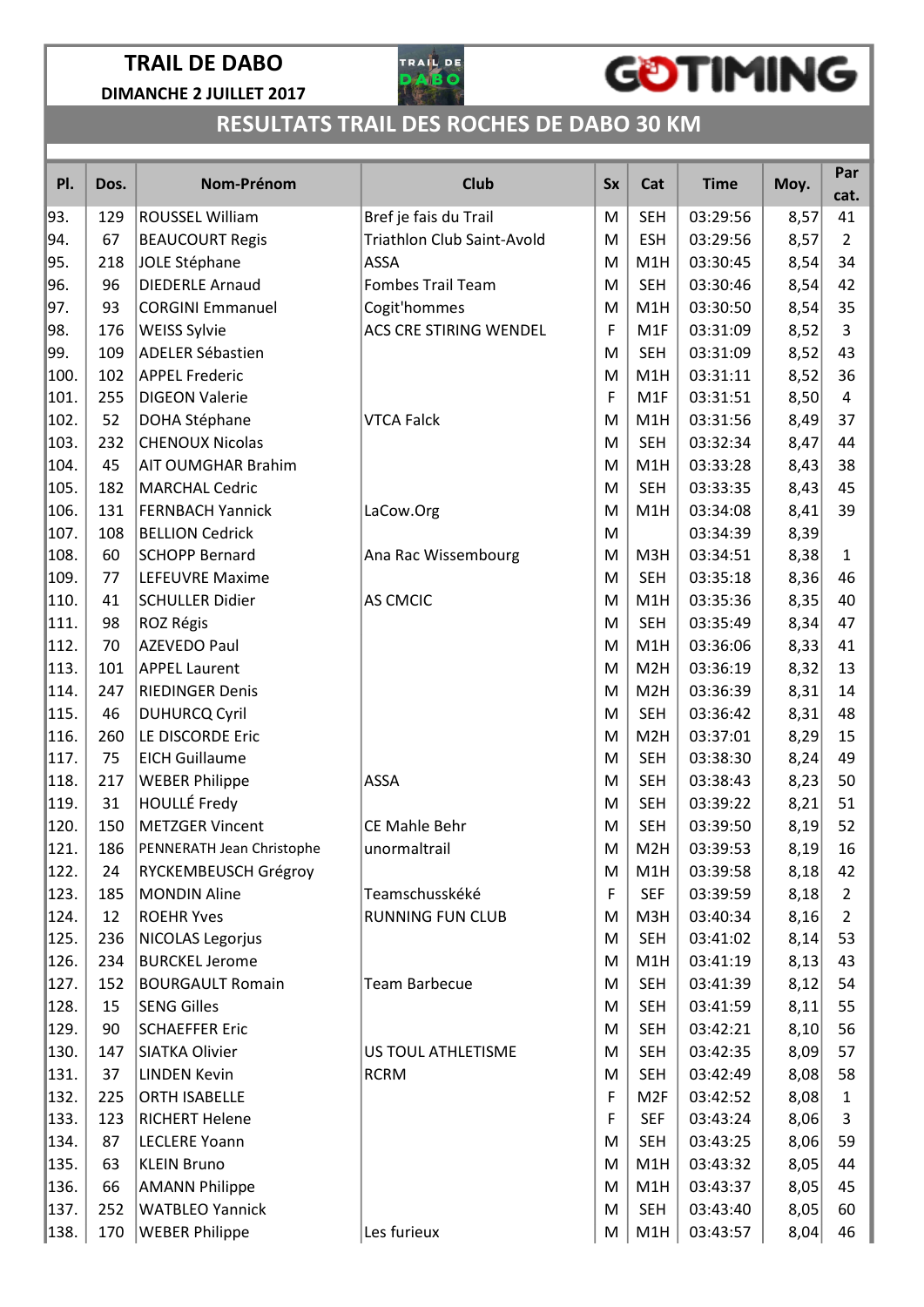

## GOTIMING

| PI.  | Dos.           | Nom-Prénom                    | <b>Club</b>                      | <b>Sx</b> | Cat              | <b>Time</b> | Moy. | Par<br>cat.    |
|------|----------------|-------------------------------|----------------------------------|-----------|------------------|-------------|------|----------------|
| 139. | 172            | <b>GOERST Remy</b>            | Les furieux                      | M         | M1H              | 03:43:57    | 8,04 | 47             |
| 140. | 25             | <b>NORTH Alain</b>            |                                  | M         | <b>SEH</b>       | 03:44:09    | 8,03 | 61             |
| 141. | 14             | <b>KOBIS Frederic</b>         |                                  | M         | <b>SEH</b>       | 03:45:03    | 8,00 | 62             |
| 142. | 241            | <b>JACOB Jean Francois</b>    |                                  | M         | <b>SEH</b>       | 03:45:20    | 7,99 | 63             |
| 143. | 49             | <b>GUERNOUB Aicha</b>         | <b>ASC Strasbourg</b>            | F         | <b>SEF</b>       | 03:45:55    | 7,97 | 4              |
| 144. | 246            | <b>PETER Jean Pierre</b>      |                                  | M         | M <sub>2</sub> H | 03:45:58    | 7,97 | 17             |
| 145. | 207            | <b>COMMERET Fabien</b>        | Ligue Champ/Ardenne de Triathlon | M         | M1H              | 03:46:28    | 7,95 | 48             |
| 146. | 18             | <b>MEHLINGER Franck</b>       |                                  | M         | <b>SEH</b>       | 03:47:11    | 7,92 | 64             |
| 147. | 19             | <b>COSSU Giovanni</b>         | Well&Fit                         | M         | <b>SEH</b>       | 03:47:11    | 7,92 | 65             |
| 148. | 192            | <b>DUVAL Francis</b>          |                                  | M         | M <sub>2</sub> H | 03:47:49    | 7,90 | 18             |
| 149. | 156            | <b>MARTINET Benoit</b>        |                                  | M         | <b>SEH</b>       | 03:48:29    | 7,88 | 66             |
| 150. | 107            | <b>CLEMENT Cédric</b>         |                                  | M         | <b>SEH</b>       | 03:48:54    | 7,86 | 67             |
| 151. | 136            | FROMMWEILER Régis             |                                  | M         | M1H              | 03:49:12    | 7,85 | 49             |
| 152. | 29             | <b>ALBRECHT Maëlle</b>        |                                  | F         | <b>SEF</b>       | 03:49:37    | 7,84 | 5              |
| 153. | 69             | PIECHOWIAK Cedric             |                                  | M         | <b>SEH</b>       | 03:49:48    | 7,83 | 68             |
| 154. | 86             | <b>MAROTTA Julien</b>         |                                  | M         | <b>SEH</b>       | 03:49:49    | 7,83 | 69             |
| 155. | 36             | <b>JIMENEZ Francois</b>       |                                  | M         | M <sub>2</sub> H | 03:50:37    | 7,81 | 19             |
| 156. | 233            | <b>JACOB Philippe</b>         |                                  | M         | <b>SEH</b>       | 03:51:27    | 7,78 | 70             |
| 157. | 220            | <b>OTT Thomas</b>             | wet floor                        | M         | M1H              | 03:51:35    | 7,77 | 50             |
| 158. | 254            | <b>PIERRON Denis</b>          |                                  | M         | M1H              | 03:51:50    | 7,76 | 51             |
| 159. | 27             | <b>BERNARD Julien</b>         |                                  | M         | <b>SEH</b>       | 03:51:50    | 7,76 | 71             |
| 160. | 188            | <b>WITTMANN Emmanuel</b>      | keiler team                      | M         | M1H              | 03:52:36    | 7,74 | 52             |
| 161. | 267            | <b>KEVIN Bouet</b>            |                                  | M         | <b>SEH</b>       | 03:53:15    | 7,72 | 72             |
| 162. | 39             | LECUONA Sébastien             |                                  | M         | <b>SEH</b>       | 03:53:17    | 7,72 | 73             |
| 163. | 21             | <b>KUBLER Hugo</b>            |                                  | M         | <b>SEH</b>       | 03:53:22    | 7,71 | 74             |
| 164. | $\overline{4}$ | <b>GUTH Olivier</b>           | cristal union                    | M         | M <sub>2</sub> H | 03:54:10    | 7,69 | 20             |
| 165. | 165            | <b>SEILER Julien</b>          |                                  | M         | <b>SEH</b>       | 03:54:14    | 7,68 | 75             |
| 166. | 261            | <b>SAUNIER Fabienne</b>       |                                  | F         | M <sub>2F</sub>  | 03:54:56    | 7,66 | $\overline{2}$ |
| 167. | 243            | <b>GALANTE Pascal</b>         |                                  | M         | M <sub>2</sub> H | 03:55:07    | 7,66 | 21             |
| 168. | 127            | DAMAS Joel                    |                                  | M         | M3H              | 03:55:09    | 7,65 | 3              |
| 169. | 211            | <b>SCHNEIDER Patrick</b>      |                                  | М         | M1H              | 03:56:43    | 7,60 | 53             |
| 170. | 214            | <b>SCHNEIDER Mireille</b>     | A2M METZ                         | F         | M1F              | 03:56:44    | 7,60 | 5              |
| 171. | 194            | <b>CHATEAUX Veronique</b>     | trailers du saulnois             | F         | M <sub>1</sub> F | 03:57:43    | 7,57 | 6              |
| 172. | 189            | LAGUILLIEZ Sébastien          |                                  | М         | <b>SEH</b>       | 03:57:48    | 7,57 | 76             |
| 173. | 126            | <b>LEROY Maurice-Henri</b>    |                                  | M         | M <sub>2</sub> H | 03:57:54    | 7,57 | 22             |
| 174. | 161            | <b>SCHUFFENECKER Sandrine</b> |                                  | F         | M <sub>1</sub> F | 03:58:00    | 7,56 | 7              |
| 175. | 160            | <b>ANGSTHELM Leslie</b>       |                                  | F         | <b>SEF</b>       | 03:58:01    | 7,56 | 6              |
| 176. | 215            | <b>SCHOTT Laurent</b>         |                                  | М         | M1H              | 03:58:01    | 7,56 | 54             |
| 177. | 230            | <b>BUR GERMAIN</b>            | <b>CAN SARREGUEMINES</b>         | М         | M <sub>2</sub> H | 04:00:06    | 7,50 | 23             |
| 178. | 62             | <b>CASTILLO Fabrice</b>       |                                  | М         | M1H              | 04:00:11    | 7,49 | 55             |
| 179. | 13             | <b>CLÉMENT Valérie</b>        |                                  | F         | <b>SEF</b>       | 04:00:27    | 7,49 | $\overline{7}$ |
| 180. | 119            | <b>MARTIN Denis</b>           | OH MORSBRONN                     | м         | M1H              | 04:00:39    | 7,48 | 56             |
| 181. | 199            | <b>SCHWARZ Didier</b>         |                                  | М         | M <sub>2</sub> H | 04:00:55    | 7,47 | 24             |
| 182. | 226            | <b>BOCH ANNE RACHEL</b>       |                                  | F         |                  | 04:01:14    | 7,46 |                |
| 183. | 164            | SEILER Géraldine              |                                  | F         | <b>SEF</b>       | 04:01:29    | 7,45 | 8              |
| 184. | 105            | <b>HOCHARD Damien</b>         | A2M METZ                         | M         | <b>SEH</b>       | 04:01:52    | 7,44 | 77             |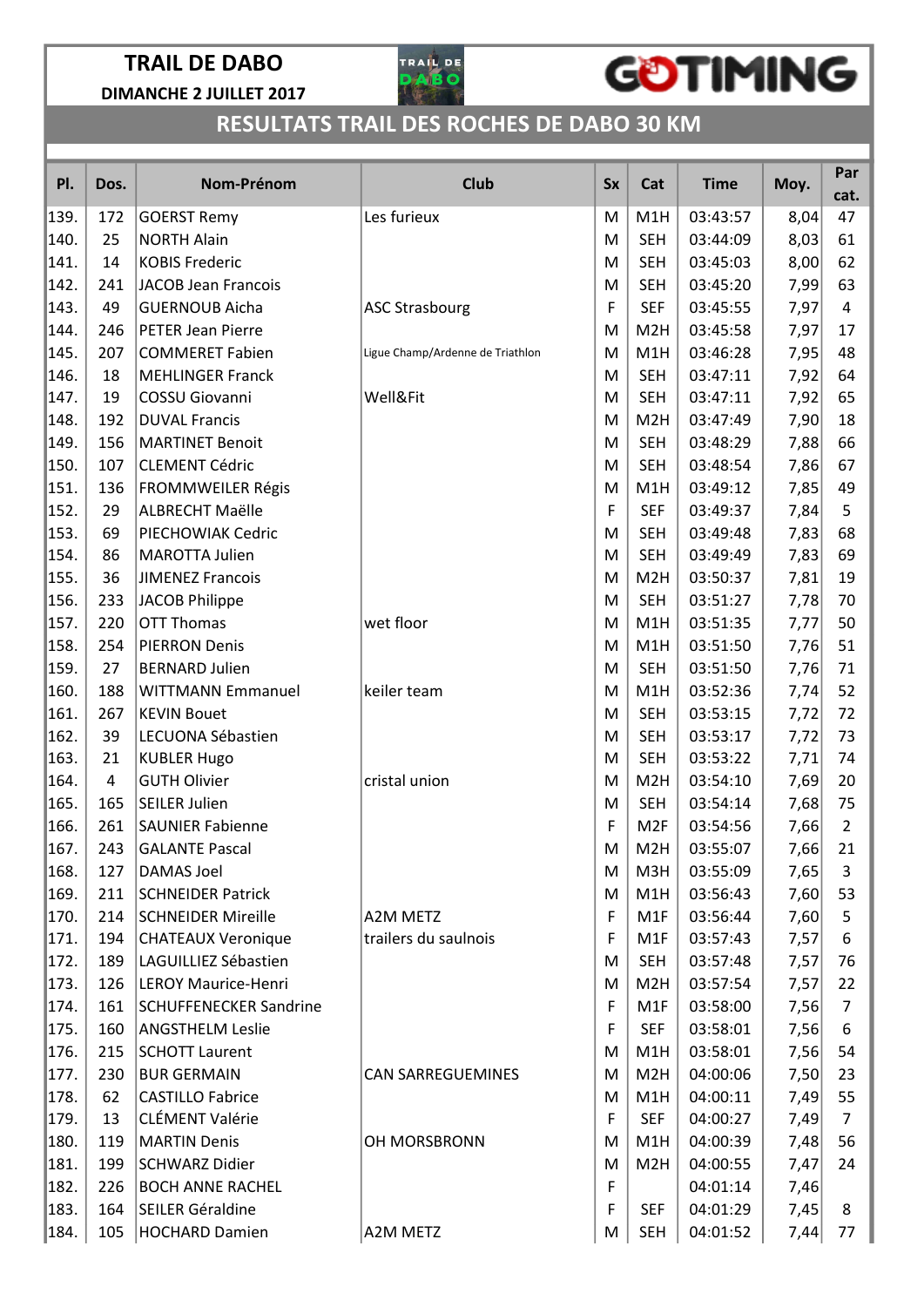

## GOTIMING

|      |                |                              |                        |           |                  |             |      | Par            |
|------|----------------|------------------------------|------------------------|-----------|------------------|-------------|------|----------------|
| PI.  | Dos.           | Nom-Prénom                   | Club                   | <b>Sx</b> | Cat              | <b>Time</b> | Moy. | cat.           |
| 185. | 266            | <b>NOEPPEL Gilles</b>        |                        | M         | <b>SEH</b>       | 04:01:56    | 7,44 | 78             |
| 186. | 42             | DI COLA Sandra               | AS CMCIC               | F         | M1F              | 04:02:18    | 7,43 | 8              |
| 187. | 130            | <b>KOPF Patrick</b>          |                        | M         | M <sub>2</sub> H | 04:04:45    | 7,35 | 25             |
| 188. | 259            | <b>JAKUBIAK Frederic</b>     |                        | M         | M <sub>2</sub> H | 04:05:41    | 7,33 | 26             |
| 189. | 16             | <b>STEEGER Philippe</b>      |                        | M         | <b>SEH</b>       | 04:06:05    | 7,31 | 79             |
| 190. | 68             | <b>GARTISER Lucas</b>        |                        | M         | <b>SEH</b>       | 04:07:05    | 7,28 | 80             |
| 191. | 213            | <b>TOUSCH Corinne</b>        | ACS CRE STIRING WENDEL | F         | M1F              | 04:07:33    | 7,27 | 9              |
| 192. | 212            | <b>TOUSCH Christophe</b>     | ACS cre stiring5132    | M         | M1H              | 04:07:34    | 7,27 | 57             |
| 193. | 179            | <b>IMBERT Olivier</b>        |                        | M         | M <sub>2</sub> H | 04:07:41    | 7,27 | 27             |
| 194. | 181            | <b>GROMER Nicolas</b>        | pas de club            | M         | M1H              | 04:09:25    | 7,22 | 58             |
| 195. | 203            | <b>BARRAL Vincent</b>        |                        | M         | M <sub>2</sub> H | 04:10:05    | 7,20 | 28             |
| 196. | $\overline{2}$ | <b>HAY David</b>             | Leach internationnal   | M         | M1H              | 04:10:53    | 7,17 | 59             |
| 197. | 33             | <b>STAMMLER Sébastien</b>    | Team K42               | M         | <b>SEH</b>       | 04:12:09    | 7,14 | 81             |
| 198. | 56             | <b>GUILLAUME Klein</b>       |                        | M         | <b>SEH</b>       | 04:12:09    | 7,14 | 82             |
| 199. | 26             | <b>FERREIRA Victor</b>       |                        | M         | M <sub>2</sub> H | 04:12:09    | 7,14 | 29             |
| 200. | 163            | <b>PETRI Denis</b>           |                        | M         | M <sub>2</sub> H | 04:13:46    | 7,09 | 30             |
| 201. | 149            | <b>DERIGNY Eric</b>          |                        | M         | M1H              | 04:13:52    | 7,09 | 60             |
| 202. | 209            | <b>TAGLANG Jean Philippe</b> |                        | M         | <b>SEH</b>       | 04:15:14    | 7,05 | 83             |
| 203. | 208            | <b>SCHERRER Victoria</b>     |                        | F         | <b>ESF</b>       | 04:15:14    | 7,05 | $\overline{2}$ |
| 204. | $\mathbf{1}$   | RAGARU Laurence              |                        | F         | M1F              | 04:15:22    | 7,05 | 10             |
| 205. | 137            | <b>HENNARD Gilbert</b>       | <b>BENCOTEAM</b>       | M         | M1H              | 04:15:24    | 7,05 | 61             |
| 206. | 138            | <b>ERCKER Andre</b>          | <b>BENCOTEAM</b>       | M         | M <sub>2</sub> H | 04:15:25    | 7,05 | 31             |
| 207. | 154            | <b>FRIEDRICH Hortense</b>    |                        | F         | <b>SEF</b>       | 04:15:46    | 7,04 | 9              |
| 208. | 51             | <b>KOCI Alexandre</b>        |                        | M         | M <sub>2</sub> H | 04:15:56    | 7,03 | 32             |
| 209. | 113            | LE VALLOIS Anna              | Conseil Europe Tri     | F         | <b>SEF</b>       | 04:16:01    | 7,03 | 10             |
| 210. | 106            | <b>MAITRE Béatrice</b>       | <b>Run2Live BCN</b>    | F         | M <sub>2F</sub>  | 04:18:08    | 6,97 | 3              |
| 211. | 248            | <b>DIRR Angelika</b>         |                        | M         | <b>SEH</b>       | 04:19:14    | 6,94 | 84             |
| 212. | 65             | <b>COLIN Vincent</b>         |                        | M         | <b>SEH</b>       | 04:19:14    | 6,94 | 85             |
| 213. | 72             | <b>BUND Laurent</b>          |                        | M         | SEH              | 04:19:15    | 6,94 | 86             |
| 214. | 144            | <b>GOSSE Frederic</b>        |                        | M         | M1H              | 04:20:46    | 6,90 | 62             |
| 215. | 145            | <b>GOSSE Caroline</b>        |                        | F         | M1F              | 04:20:47    | 6,90 | 11             |
| 216. | 201            | <b>PADAR Peter</b>           |                        | M         | M1H              | 04:22:02    | 6,87 | 63             |
| 217. | 118            | <b>JARLAUD Laurent</b>       |                        | M         | <b>SEH</b>       | 04:23:22    | 6,83 | 87             |
| 218. | 40             | <b>FELD Philippe</b>         |                        | M         | <b>SEH</b>       | 04:23:31    | 6,83 | 88             |
| 219. | 202            | <b>COMBE Valérie</b>         |                        | F         | M <sub>1</sub> F | 04:26:21    | 6,76 | 12             |
| 220. | 73             | <b>WOHLGEMUTH Guy</b>        |                        | M         | M <sub>2</sub> H | 04:27:07    | 6,74 | 33             |
| 221. | 112            | <b>MASSON Philippe</b>       | ASSA                   | M         | <b>SEH</b>       | 04:27:59    | 6,72 | 89             |
| 222. | 3              | PASTURAUD Stéphane           | AABS                   | M         | M1H              | 04:28:01    | 6,72 | 64             |
| 223. | 219            | ZILLER Christian             |                        | M         | M1H              | 04:28:01    | 6,72 | 65             |
| 224. | 264            | <b>BLETTNER Colette</b>      |                        | F         | M <sub>1</sub> F | 04:28:02    | 6,72 | 13             |
| 225. | 253            | <b>LEGER Didier</b>          |                        | м         | M3H              | 04:30:01    | 6,67 | 4              |
| 226. | 44             | <b>DESCLAIR Pascaline</b>    |                        | F         | M <sub>1</sub> F | 04:30:15    | 6,66 | 14             |
| 227. | 229            | <b>CASPARD Sarah</b>         |                        | F         | M <sub>1</sub> F | 04:30:16    | 6,66 | 15             |
| 228. | 9              | <b>DUGUET Eric</b>           | US TOUL ATHLETISME     | M         | M1H              | 04:32:28    | 6,61 | 66             |
| 229. | 263            | <b>BECANIER Frederic</b>     |                        | M         | M1H              | 04:34:43    | 6,55 | 67             |
| 230. | 206            | <b>MENOTTI Matthieu</b>      |                        | M         | <b>SEH</b>       | 04:44:00    | 6,34 | 90             |